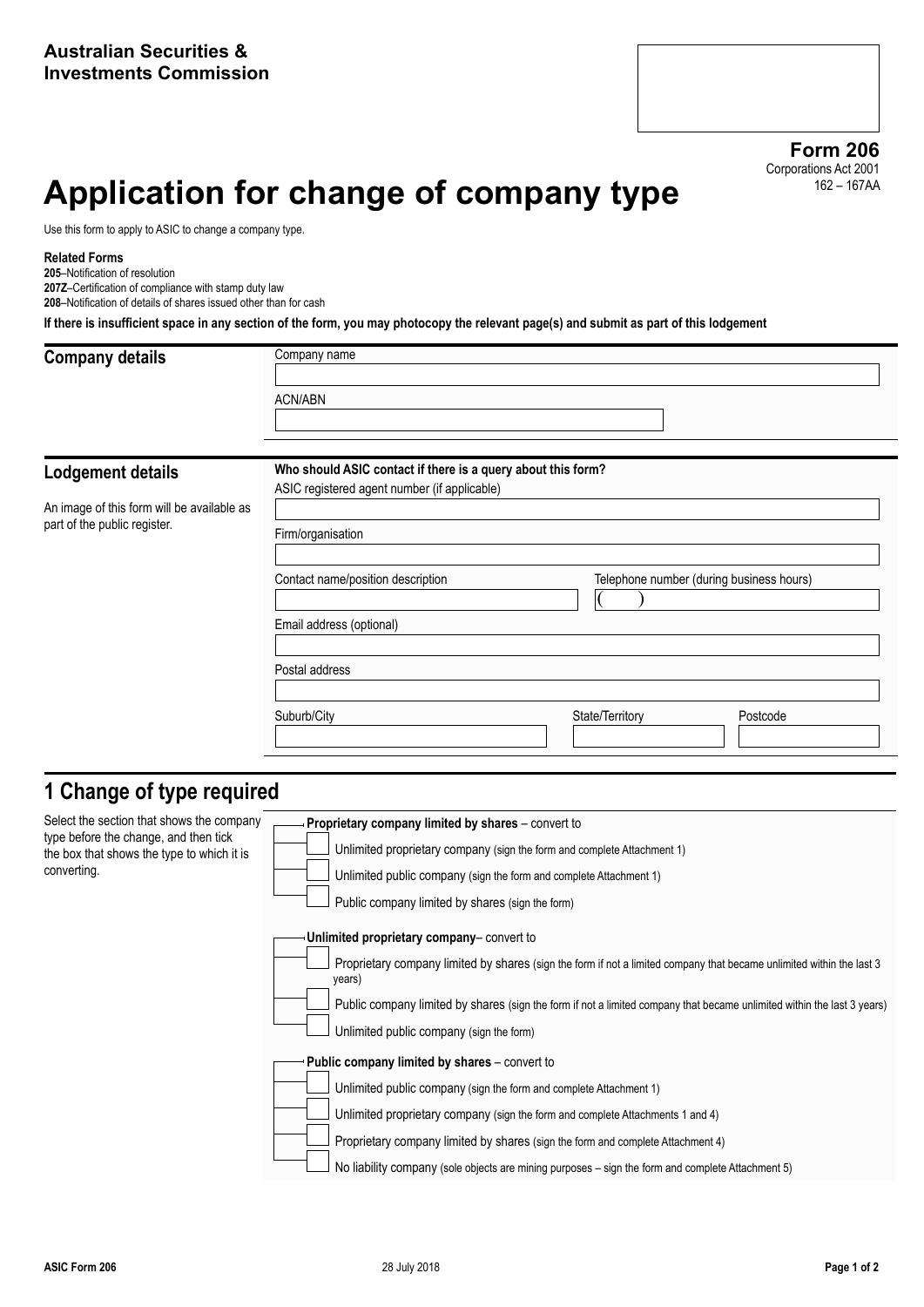# 1 Continued ... **Change of type required**

| . <u>.</u>                                                                                                                                                |
|-----------------------------------------------------------------------------------------------------------------------------------------------------------|
| <b>Company limited by guarantee</b> – convert to                                                                                                          |
| Public company limited by shares (sign the form and complete Attachments 2 and 3)                                                                         |
| Unlimited public company (sign the form and complete Attachments 1 and 3)                                                                                 |
| Proprietary company limited by shares (sign the form and complete Attachments 2 and 3)                                                                    |
| Unlimited proprietary company (sign the form and complete Attachments 1 and 3)                                                                            |
| Unlimited public company – convert to                                                                                                                     |
| Public company limited by shares (sign the form if not a limited company that became unlimited within the last 3<br>years)                                |
| Proprietary company limited by shares (sign the form if not a limited company that became unlimited within the last 3<br>years and complete Attachment 4) |
| Unlimited proprietary company (sign the form and complete Attachment 4)                                                                                   |
| <b>Public no liability company</b> – convert to                                                                                                           |
| Public company limited by shares (sign this form if all the issued shares are fully paid up)                                                              |
| Proprietary company limited by shares (sign this form if all the issued shares are fully paid up and complete<br>Attachment 4)                            |
| Company limited by both shares and guarantee – convert to                                                                                                 |
| Proprietary company limited by shares (sign the form and complete declaration only at Attachments 2 and 3)                                                |
| Public company limited by shares (sign the form and complete declaration only at Attachments 2 and 3)                                                     |
| Company limited by guarantee (sign the form and complete declaration only at Attachment 2)                                                                |
|                                                                                                                                                           |

### **2 Documents required to be lodged with this form**

Any relevant special resolutions are required to be included as part of the lodgement of this form (signed statements, assents and declarations are required).



#### **Signature**

This form must be officeholder of the

| signed by a current<br>company. | I certify that the information in this form and the attached sections of this form are true and complete.<br>Name<br>Capacity<br>Director<br>Company secretary<br>Signature<br>Date signed |                                                               |
|---------------------------------|--------------------------------------------------------------------------------------------------------------------------------------------------------------------------------------------|---------------------------------------------------------------|
|                                 | D1<br>IY<br>Y1<br>[M<br>M1<br><b>ID</b><br>Send completed and signed forms to:                                                                                                             | For more information                                          |
|                                 | Australian Securities and Investments Commission,<br>PO Box 4000, Gippsland Mail Centre VIC 3841.                                                                                          | Web<br>www.asic.gov.au<br>Need help? www.asic.gov.au/guestion |

Lodgement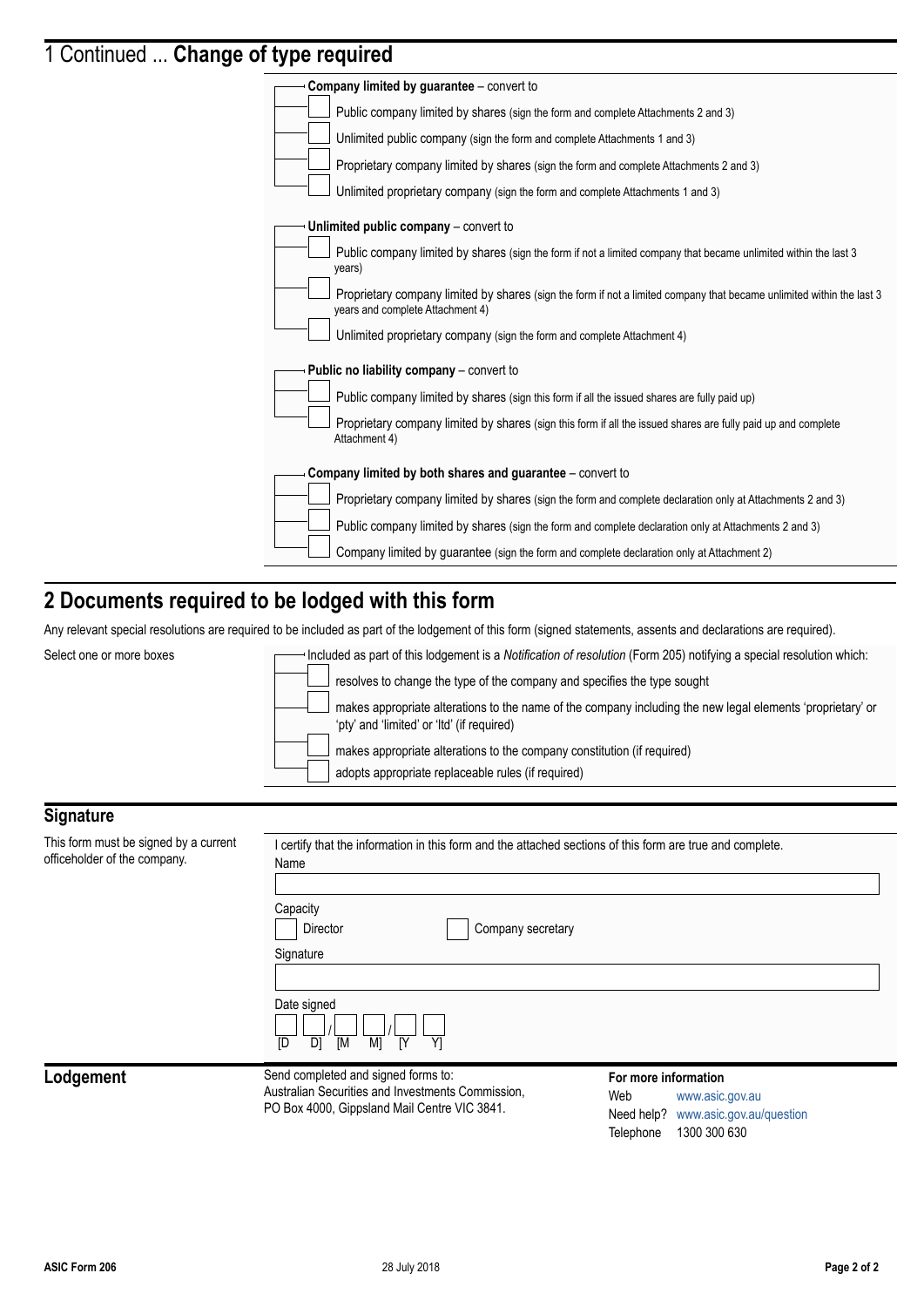# **Application for change of company type Attachment 1**

To be completed by:

**Member details**

address.

- a limited company changing to an unlimited company; or<br>• a company limited by quarantee changing to an unlimited
- a company limited by guarantee changing to an unlimited company

### **Assent of member**

Provide the member's name and

A separate section to be completed by each member of the company or their authorised agents.

| Family name                           | Given names                |                 |
|---------------------------------------|----------------------------|-----------------|
|                                       |                            |                 |
| <b>OR</b>                             |                            |                 |
|                                       |                            |                 |
| Company name                          |                            |                 |
|                                       |                            |                 |
| ACN/ARBN/ABN                          |                            |                 |
|                                       |                            |                 |
| Office, unit, level, or PO Box number |                            |                 |
|                                       |                            |                 |
| Street number and Street name         |                            |                 |
|                                       |                            |                 |
|                                       |                            |                 |
|                                       |                            |                 |
|                                       |                            | State/Territory |
|                                       |                            |                 |
|                                       | Country (if not Australia) |                 |
|                                       |                            |                 |
| Suburb/City<br>Postcode<br>Signature  |                            |                 |
|                                       |                            |                 |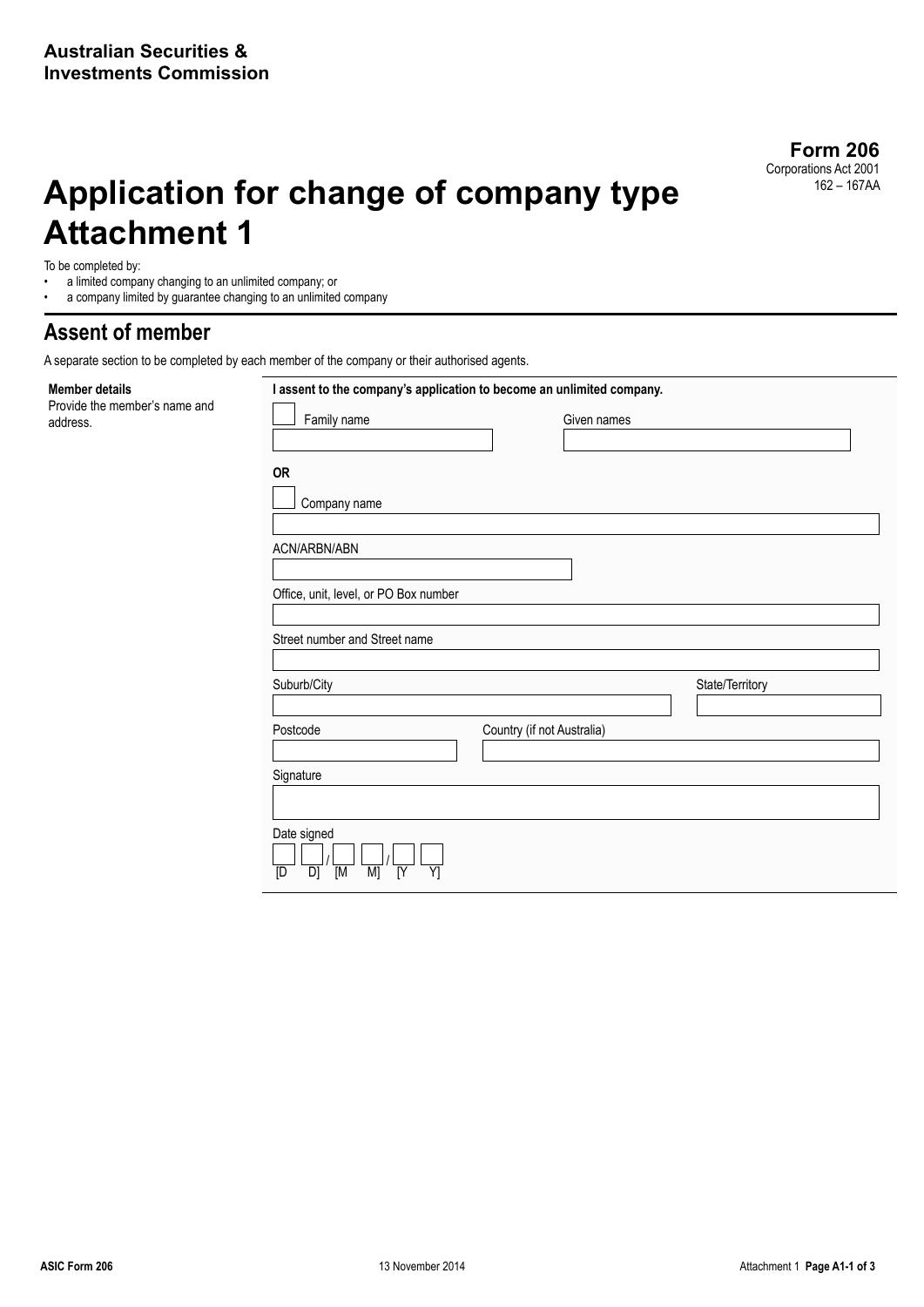### Continued ... **Assent of another member**

| <b>Member details</b>                     | I assent to the company's application to become an unlimited company.              |                            |                 |
|-------------------------------------------|------------------------------------------------------------------------------------|----------------------------|-----------------|
| Provide the member's name and<br>address. | Family name                                                                        | Given names                |                 |
|                                           | OR<br>Company name                                                                 |                            |                 |
|                                           | ACN/ARBN/ABN                                                                       |                            |                 |
|                                           | Office, unit, level, or PO Box number                                              |                            |                 |
|                                           | Street number and Street name                                                      |                            |                 |
|                                           | Suburb/City                                                                        |                            | State/Territory |
|                                           | Postcode                                                                           | Country (if not Australia) |                 |
|                                           | Signature                                                                          |                            |                 |
|                                           | Date signed<br>$\overline{Y}$<br>$\overline{M}$<br>M<br>$\overline{N}$<br>D]<br>[D |                            |                 |

## Continued ... **Assent of another member**

#### **Member details**

Provide the member's name and address.

| Family name                                              | Given names                |                 |
|----------------------------------------------------------|----------------------------|-----------------|
| <b>OR</b><br>Company name                                |                            |                 |
| ACN/ARBN/ABN                                             |                            |                 |
| Office, unit, level, or PO Box number                    |                            |                 |
|                                                          |                            |                 |
|                                                          |                            |                 |
|                                                          |                            |                 |
|                                                          |                            | State/Territory |
| Street number and Street name<br>Suburb/City<br>Postcode | Country (if not Australia) |                 |
| Signature                                                |                            |                 |
| Date signed                                              |                            |                 |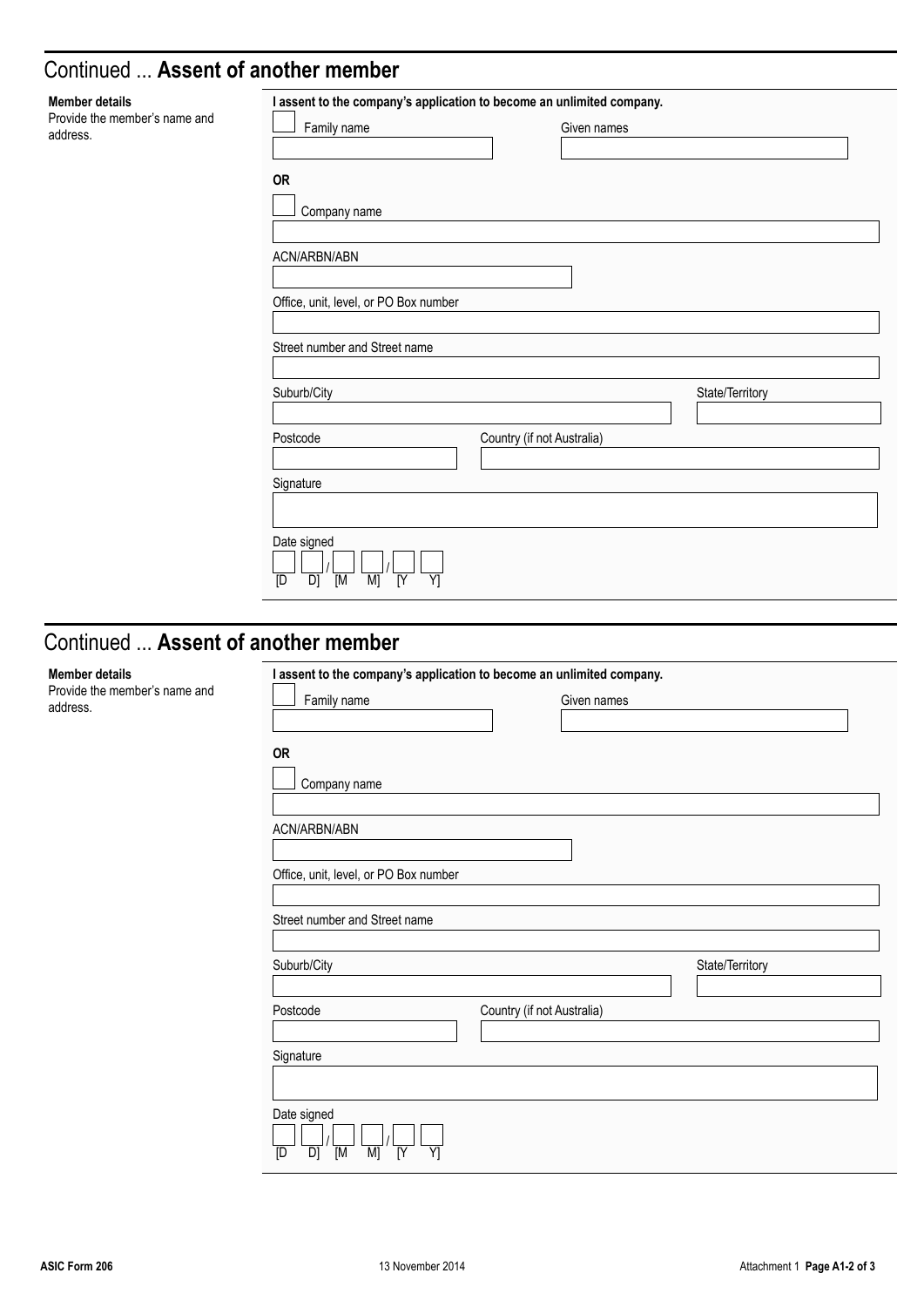### Continued ... **Assent of another member**

| Family name                           | Given names                |
|---------------------------------------|----------------------------|
| OR                                    |                            |
| Company name                          |                            |
| ACN/ARBN/ABN                          |                            |
| Office, unit, level, or PO Box number |                            |
| Street number and Street name         |                            |
| Suburb/City                           | State/Territory            |
| Postcode                              | Country (if not Australia) |
| Signature                             |                            |
|                                       |                            |
| Date signed                           |                            |

### **Declaration**

**Member details** Provide the member's

address.

**I am a current officeholder of the company.**

**The persons by whom or on whose behalf the form of assent has been signed constitute the whole membership of the company.**

**Where the form has been signed on behalf of a member, I have taken reasonable steps to satisfy myself that the person who signed the form was lawfully empowered to do so.**

**I certify that the information provided in this attachment is true and complete.**

| Name                    |                                                                  |
|-------------------------|------------------------------------------------------------------|
|                         |                                                                  |
| Capacity                |                                                                  |
|                         | Director                                                         |
|                         | Company secretary                                                |
|                         | Signature                                                        |
|                         |                                                                  |
| $\overline{\mathbb{D}}$ | Date signed<br>$\overline{D}$<br>$\overline{M}$<br>M<br>IY<br>Y1 |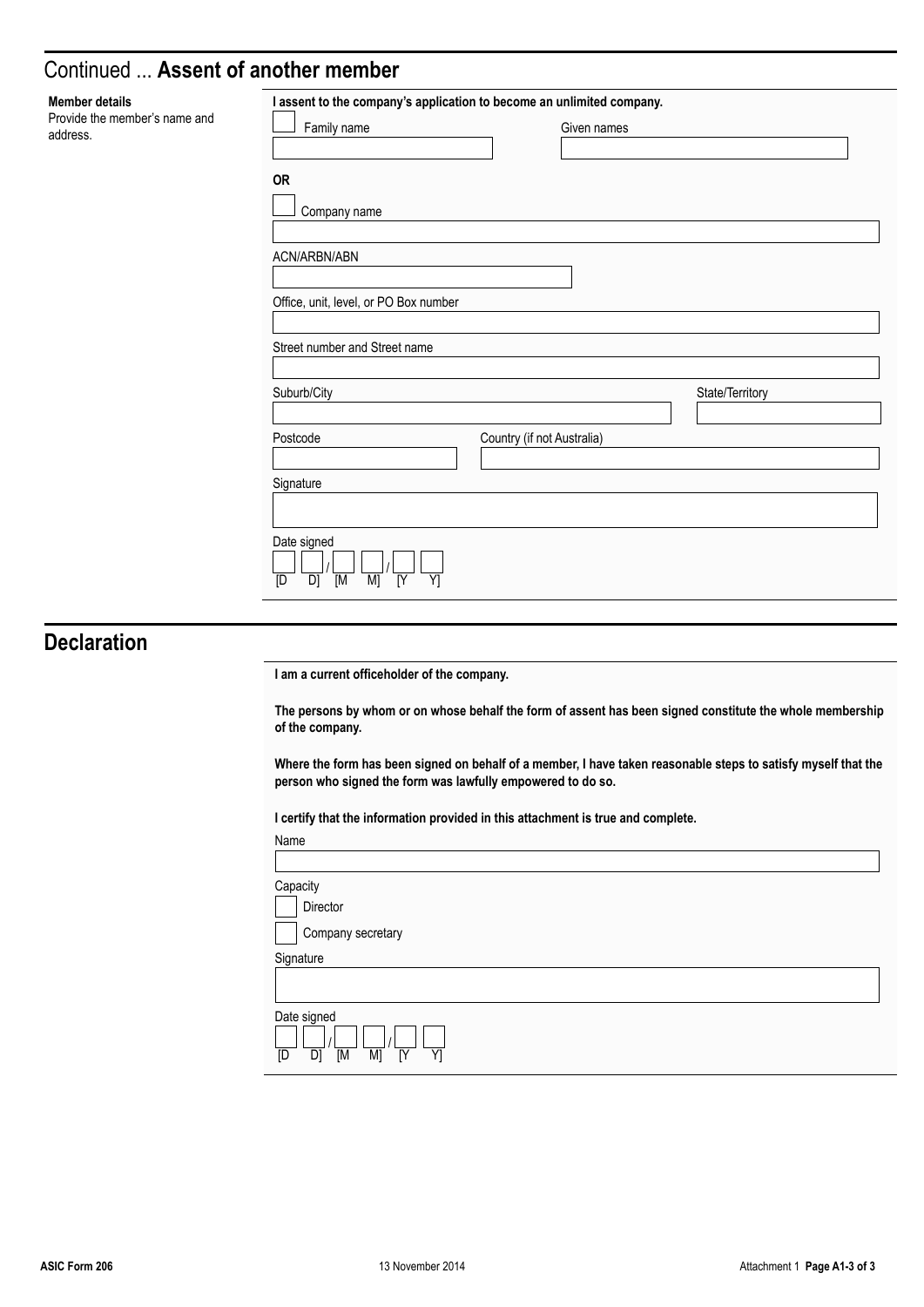# **Application for change of company type Attachment 2**

To be completed by:

**Company details** 

- a company limited by guarantee changing to a company limited by shares; or
- a company limited by both shares and guarantee changing to a company limited by shares or a company limited by guarantee

| Company name |  |  |
|--------------|--|--|
|              |  |  |
| ACN/ABN      |  |  |
|              |  |  |
|              |  |  |

### **Statement of information**

The statement of information must be completed by:

- a company changing from limited by guarantee to limited by shares, and
- a company changing from limited by shares and guarantee to company limited by shares

The number of current members of the company

The amount guaranteed by each of those members **\$** 

The total amount guaranteed by the members of the company **\$** 

The total assets and liabilities of the company as at the date of application:



## **Declaration**

The Declaration must be completed by:

- a company changing from limited by guarantee to limited by shares, or
- a company changing from limited by both shares and guarantee to limited by shares, or
- a company changing from limited by both shares and guarantee to limited by quarantee.

|  |  |  | The following statement is made in support of an application for ASIC to allow the company to convert: |
|--|--|--|--------------------------------------------------------------------------------------------------------|
|  |  |  |                                                                                                        |

from being limited by guarantee to being limited by shares; or

(The directors state that the company's creditors will not be materially prejudiced by the change of this company from being limited by guarantee to being limited by shares)

 from being limited by both shares and guarantee to being limited by shares or limited by guarantee. (The directors state that the company's creditors will not be materially prejudiced by the change of this company from being limited by both shares and guarantee to being limited by shares or limited by guarantee.)

The reasons for this view being formed are as follows: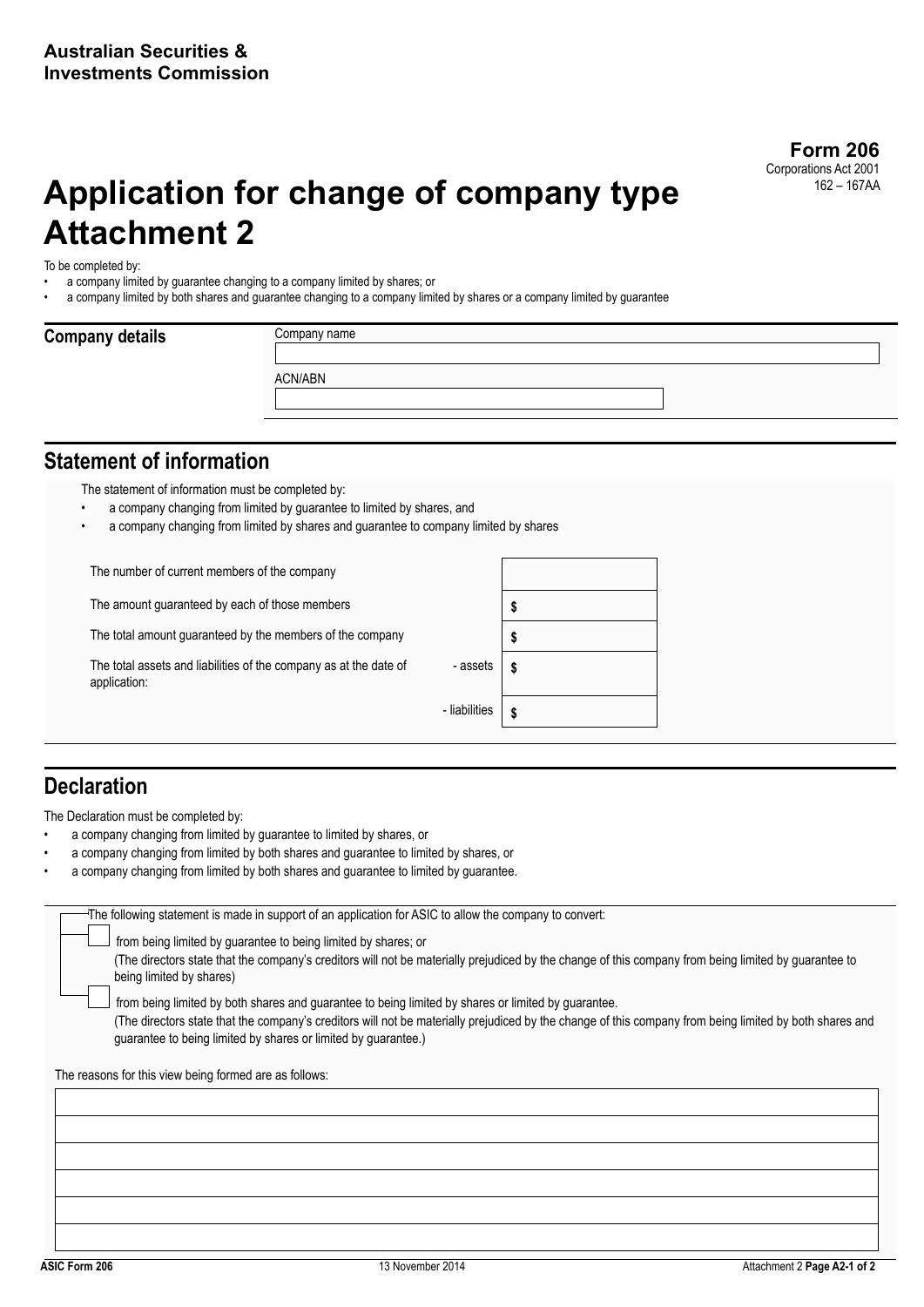## Continued... **Declaration**

| All current directors must sign this declaration (if insufficient space, provide details in an annexure)<br>I certify that the information provided in this attachment is true and complete. |                                                                                                             |
|----------------------------------------------------------------------------------------------------------------------------------------------------------------------------------------------|-------------------------------------------------------------------------------------------------------------|
| Name of director                                                                                                                                                                             | Name of director                                                                                            |
|                                                                                                                                                                                              |                                                                                                             |
| Signature                                                                                                                                                                                    | Signature                                                                                                   |
|                                                                                                                                                                                              |                                                                                                             |
| Date signed<br>$\overline{N}$<br>$\overline{M}$<br>$\overline{Y}$<br>$\overline{D}$ $\overline{M}$                                                                                           | Date signed<br>$\overline{M}$<br>$\overline{N}$<br>$\overline{Y}$<br>$\overline{M}$<br>D<br>[D              |
| [D                                                                                                                                                                                           |                                                                                                             |
| Name of director                                                                                                                                                                             | Name of director                                                                                            |
| Signature                                                                                                                                                                                    | Signature                                                                                                   |
|                                                                                                                                                                                              |                                                                                                             |
| Date signed                                                                                                                                                                                  | Date signed                                                                                                 |
| $\overline{M}$<br>$\overline{N}$<br>$\overline{Y}$<br>$\overline{D}$ $\overline{M}$<br>[D                                                                                                    | $\overline{Y}$<br>$\overline{M}$<br>$\overline{Y}$<br>$\overline{D}$<br>$\overline{M}$<br>$\overline{D}$    |
| Name of director                                                                                                                                                                             | Name of director                                                                                            |
|                                                                                                                                                                                              |                                                                                                             |
| Signature                                                                                                                                                                                    | Signature                                                                                                   |
|                                                                                                                                                                                              |                                                                                                             |
| Date signed                                                                                                                                                                                  | Date signed                                                                                                 |
| $\overline{M}$<br>$M$ ]<br>$\overline{\text{IY}}$<br>$\overline{Y}$<br>D]<br>[D                                                                                                              | $\overline{N}$<br>D]<br>$\overline{M}$<br>M<br>Y]<br>[D                                                     |
| Name of director                                                                                                                                                                             | Name of director                                                                                            |
|                                                                                                                                                                                              |                                                                                                             |
| Signature                                                                                                                                                                                    | Signature                                                                                                   |
|                                                                                                                                                                                              |                                                                                                             |
| Date signed                                                                                                                                                                                  | Date signed                                                                                                 |
| $\frac{\mathsf{L}}{\mathsf{D}}$                                                                                                                                                              | — │ │ │ │ │ │ │ │ │ │ │ │ │ │ │ │<br>D │ D] │ [M │ M] │ [Y │ Y]<br>$\overline{\mathbb{D}}$                  |
| Name of director                                                                                                                                                                             | Name of director                                                                                            |
|                                                                                                                                                                                              |                                                                                                             |
| Signature                                                                                                                                                                                    | Signature                                                                                                   |
|                                                                                                                                                                                              |                                                                                                             |
| Date signed<br>$\overline{M}$<br>$\overline{Y}$<br>$\overline{Y}$<br>$\overline{M}$<br>D]<br>[D                                                                                              | Date signed<br>$\overline{M}$<br>$\overline{M}$<br>$\overline{N}$<br>$\overline{D}$<br>$\overline{Y}$<br>[D |
| Name of director                                                                                                                                                                             | Name of director                                                                                            |
|                                                                                                                                                                                              |                                                                                                             |
| Signature                                                                                                                                                                                    | Signature                                                                                                   |
|                                                                                                                                                                                              |                                                                                                             |
| Date signed<br>$\overline{D}$<br>$\overline{\mathsf{M}}$<br>M<br>$\overline{N}$<br>Y<br>[D]                                                                                                  | Date signed<br>$\overline{D}$<br>$\overline{D}$<br>$\overline{M}$<br>M<br>$\overline{N}$<br>Y               |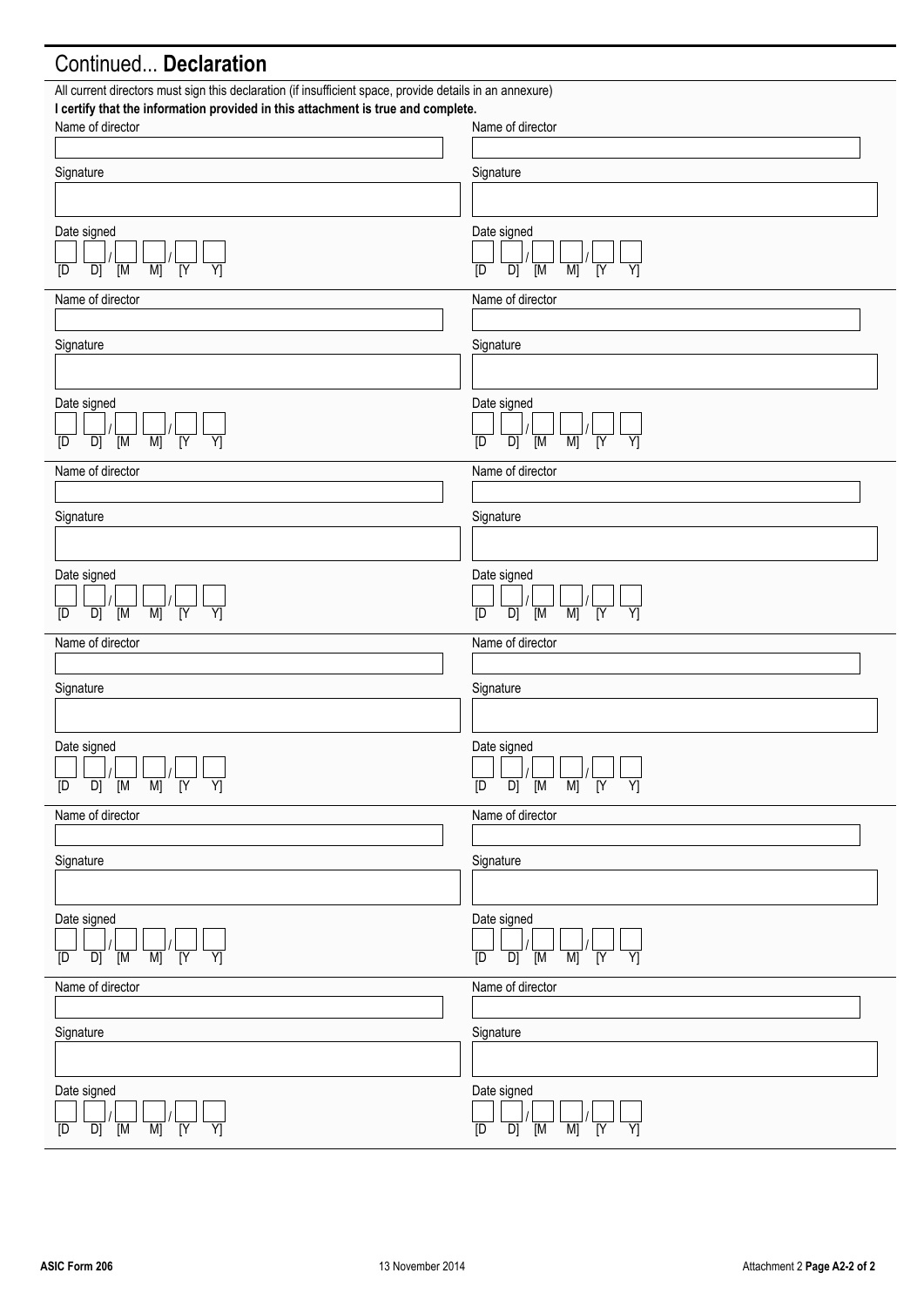# **Application for change of company type Attachment 3**

To be completed by:

- a company limited by guarantee changing to a company limited by shares; or
- a company limited by both shares and guarantee changing to a company limited by shares; or
- a company limited by guarantee changing to an unlimited company.

Not to be completed by:

a company that will be limited by guarantee.

### **Issue of shares**

The company has prepared a list that sets out the following details about each person to whom the shares will be issued when the change of type becomes effective.

(a) Name and address of each person listed

(b) Number and class of the shares that the person will take up

(c) The amount (if any) that will be paid for the shares

(d) The amount (if any) that will be unpaid for the shares

Each of these persons who is not already a member of the company when this application is made has consented to the inclusion of their name and details in the list referred to above. The company has these consents in its possession and will retain them.

### **Share structure table**

Details of shares issued by the company. Please show all the shares that the company will have on issue at the time of its conversion.

| Share<br>class code | Full title if not standard | Total number<br>issued | Total amount to<br>be paid on these<br>shares | Total amount to be<br>unpaid on these<br>shares |
|---------------------|----------------------------|------------------------|-----------------------------------------------|-------------------------------------------------|
|                     |                            |                        |                                               |                                                 |
|                     |                            |                        |                                               |                                                 |
|                     |                            |                        |                                               |                                                 |
|                     |                            |                        |                                               |                                                 |
|                     |                            |                        |                                               |                                                 |
|                     |                            |                        |                                               |                                                 |
|                     |                            |                        |                                               |                                                 |

If shares were issued for other than cash, were some or all of the shares issued under a written contract?

 **Yes** 

if yes, proprietary companies must also lodge a Form 207Z certifying that all stamp duties have been paid. Public companies must also lodge a Form 207Z and either a Form 208 or a copy of the contract.

 **No** 

if no, proprietary companies are not required to provide any further documents with this form. Public companies must also lodge a Form 208.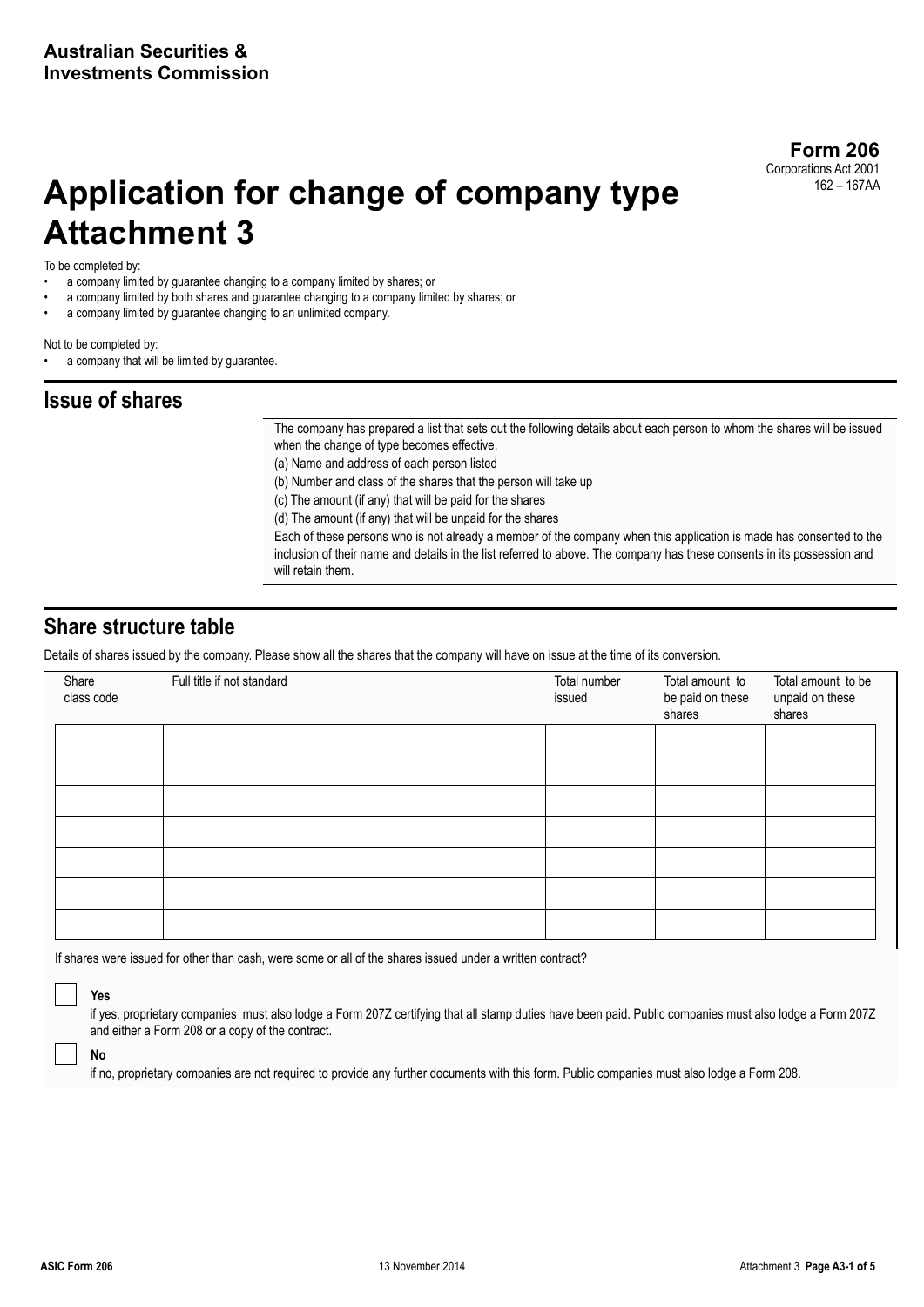## **Details of top 20 members for proprietary companies**

Companies converting to a proprietary company must use this section to show details of the company's members' register (members' shareholding) after this conversion.

- If there are 20 members or less in a share class, all members need to be notified<br>• If there are more than 20 members in a share class, only the top twenty need be
- If there are more than 20 members in a share class, only the top twenty need be notified (s178B).
- If shares are jointly owned, provide names and addresses of all joint-owners on a separate sheet, clearly indicating the share class and with whom the shares are jointly owned.

| Member details and shareholding<br>Provide the member's name and<br>address and shareholding. |                       | Family name<br><b>OR</b><br>ACN/ARBN/ ABN<br>Suburb/City<br>Postcode | Company name<br>Office, unit, level, or PO Box number<br>Street number and Street name | Country (if not Australia) | Given names                     | State/Territory     |                            |
|-----------------------------------------------------------------------------------------------|-----------------------|----------------------------------------------------------------------|----------------------------------------------------------------------------------------|----------------------------|---------------------------------|---------------------|----------------------------|
| <b>Shareholding details</b>                                                                   |                       |                                                                      |                                                                                        |                            |                                 |                     |                            |
| Share class<br>code                                                                           | Total number now held |                                                                      | Total \$ paid on these shares                                                          |                            | Total \$ unpaid on these shares | Fully paid<br>(y/n) | Beneficially<br>held (y/n) |
|                                                                                               |                       |                                                                      |                                                                                        |                            |                                 |                     |                            |
|                                                                                               |                       |                                                                      |                                                                                        |                            |                                 |                     |                            |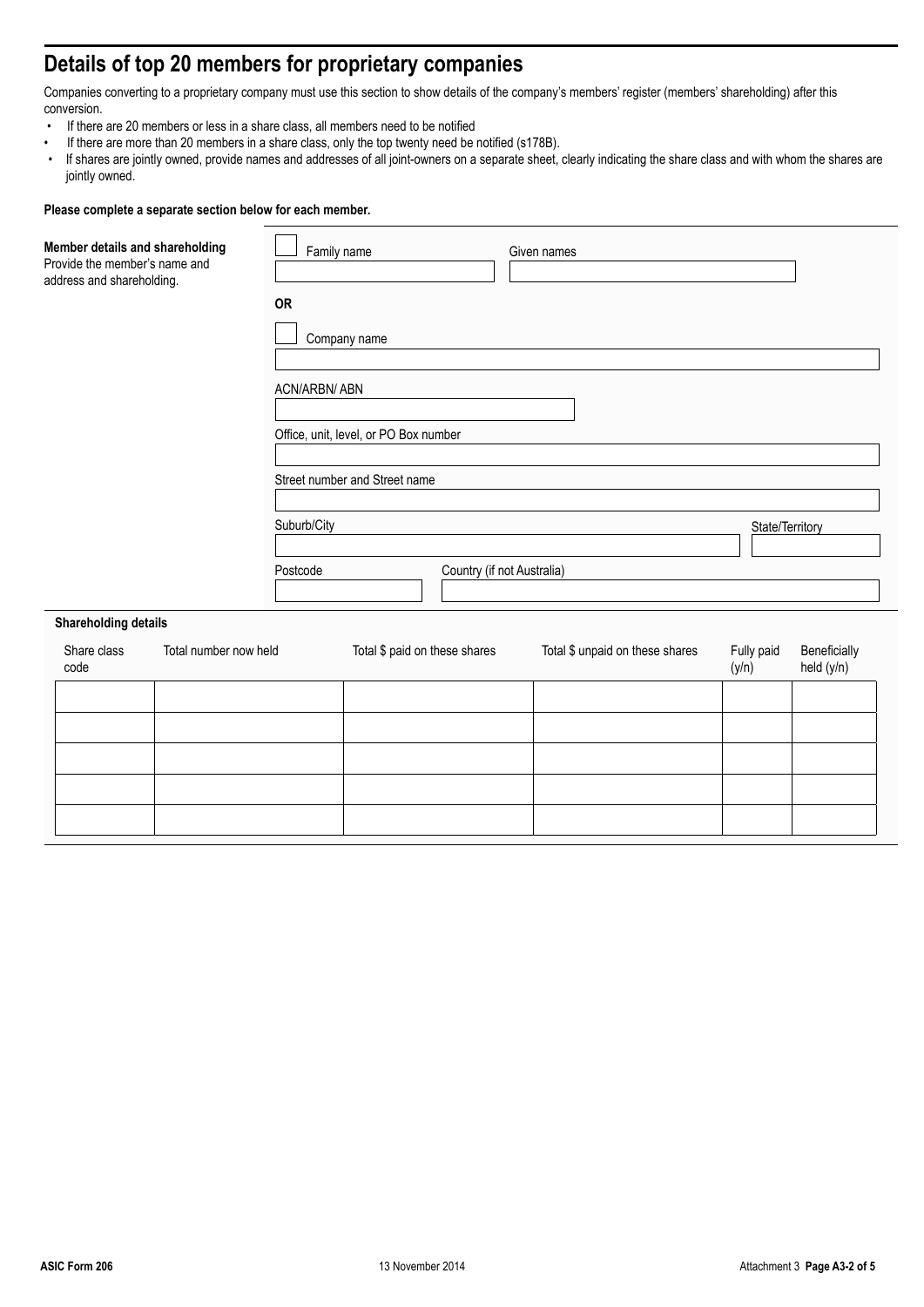## Continued ... **Details of top 20 members for proprietary companies**

Companies converting to a proprietary company must use this section to show details of the company's members' register (members' shareholding) after this conversion.

- If there are 20 members or less in a share class, all members need to be notified
- If there are more than 20 members in a share class, only the top twenty need be notified (s178B).
- If shares are jointly owned, provide names and addresses of all joint-owners on a separate sheet, clearly indicating the share class and with whom the shares are jointly owned.

| Member details and shareholding<br>Provide the member's name and<br>address and shareholding. | <b>OR</b><br>ACN/ARBN/ ABN<br>Suburb/City<br>Postcode | Family name<br>Company name<br>Office, unit, level, or PO Box number<br>Street number and Street name | Given names<br>Country (if not Australia) |                                 | State/Territory     |                            |  |
|-----------------------------------------------------------------------------------------------|-------------------------------------------------------|-------------------------------------------------------------------------------------------------------|-------------------------------------------|---------------------------------|---------------------|----------------------------|--|
| <b>Shareholding details</b>                                                                   |                                                       |                                                                                                       |                                           |                                 |                     |                            |  |
| Total number now held<br>Share class<br>code                                                  |                                                       | Total \$ paid on these shares                                                                         |                                           | Total \$ unpaid on these shares | Fully paid<br>(y/n) | Beneficially<br>held (y/n) |  |
|                                                                                               |                                                       |                                                                                                       |                                           |                                 |                     |                            |  |
|                                                                                               |                                                       |                                                                                                       |                                           |                                 |                     |                            |  |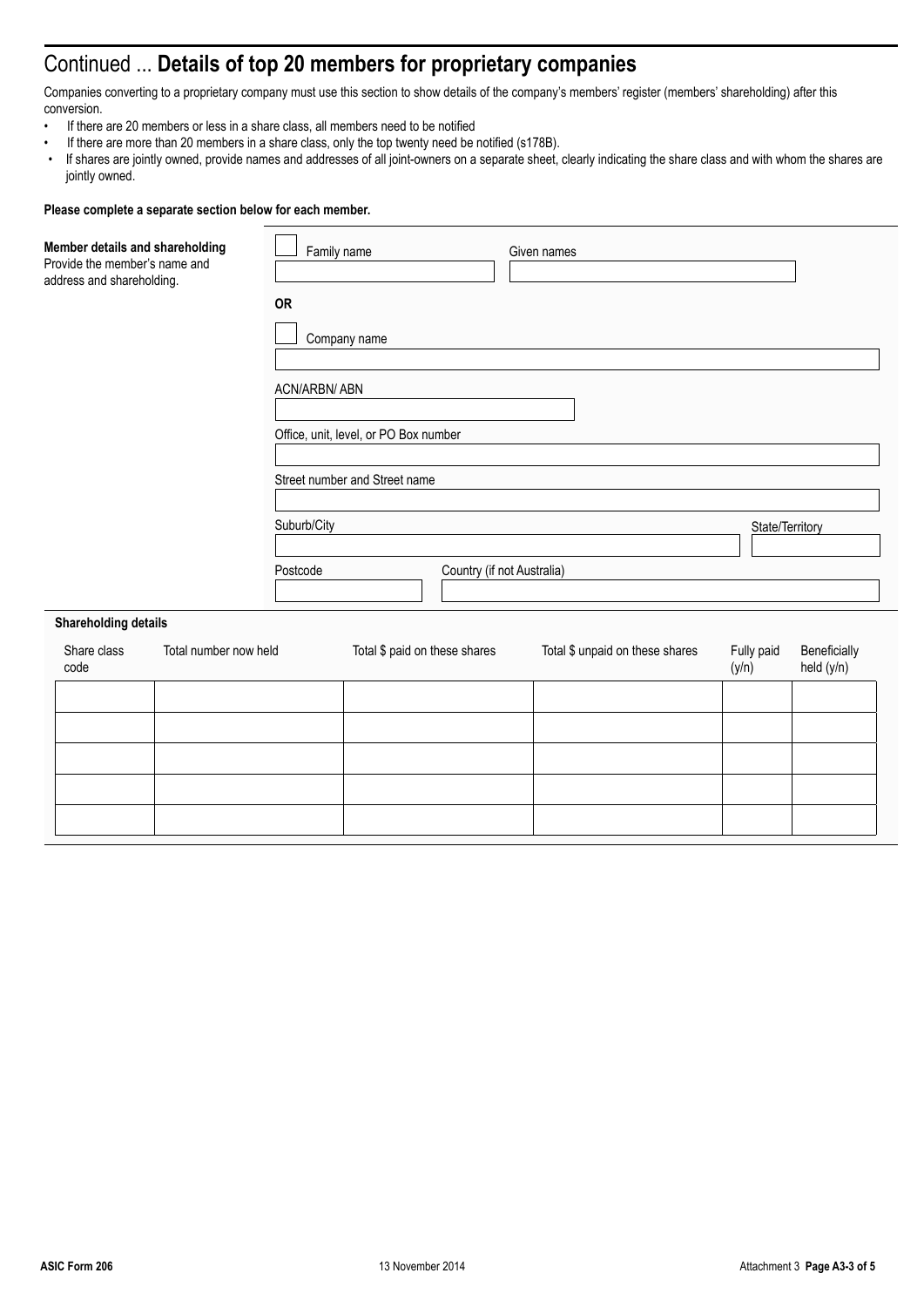## Continued ... **Details of top 20 members for proprietary companies**

Companies converting to a proprietary company must use this section to show details of the company's members' register (members' shareholding) after this conversion.

- If there are 20 members or less in a share class, all members need to be notified
- If there are more than 20 members in a share class, only the top twenty need be notified (s178B).
- If shares are jointly owned, provide names and addresses of all joint-owners on a separate sheet, clearly indicating the share class and with whom the shares are jointly owned.

| Member details and shareholding<br>Provide the member's name and<br>address and shareholding. | <b>OR</b>             | Family name<br>Company name<br>ACN/ARBN/ ABN<br>Office, unit, level, or PO Box number<br>Street number and Street name<br>Suburb/City<br>Postcode |                               | Given names<br>Country (if not Australia) |                                 | State/Territory     |                            |  |
|-----------------------------------------------------------------------------------------------|-----------------------|---------------------------------------------------------------------------------------------------------------------------------------------------|-------------------------------|-------------------------------------------|---------------------------------|---------------------|----------------------------|--|
| <b>Shareholding details</b>                                                                   |                       |                                                                                                                                                   |                               |                                           |                                 |                     |                            |  |
| Share class<br>code                                                                           | Total number now held |                                                                                                                                                   | Total \$ paid on these shares |                                           | Total \$ unpaid on these shares | Fully paid<br>(y/n) | Beneficially<br>held (y/n) |  |
|                                                                                               |                       |                                                                                                                                                   |                               |                                           |                                 |                     |                            |  |
|                                                                                               |                       |                                                                                                                                                   |                               |                                           |                                 |                     |                            |  |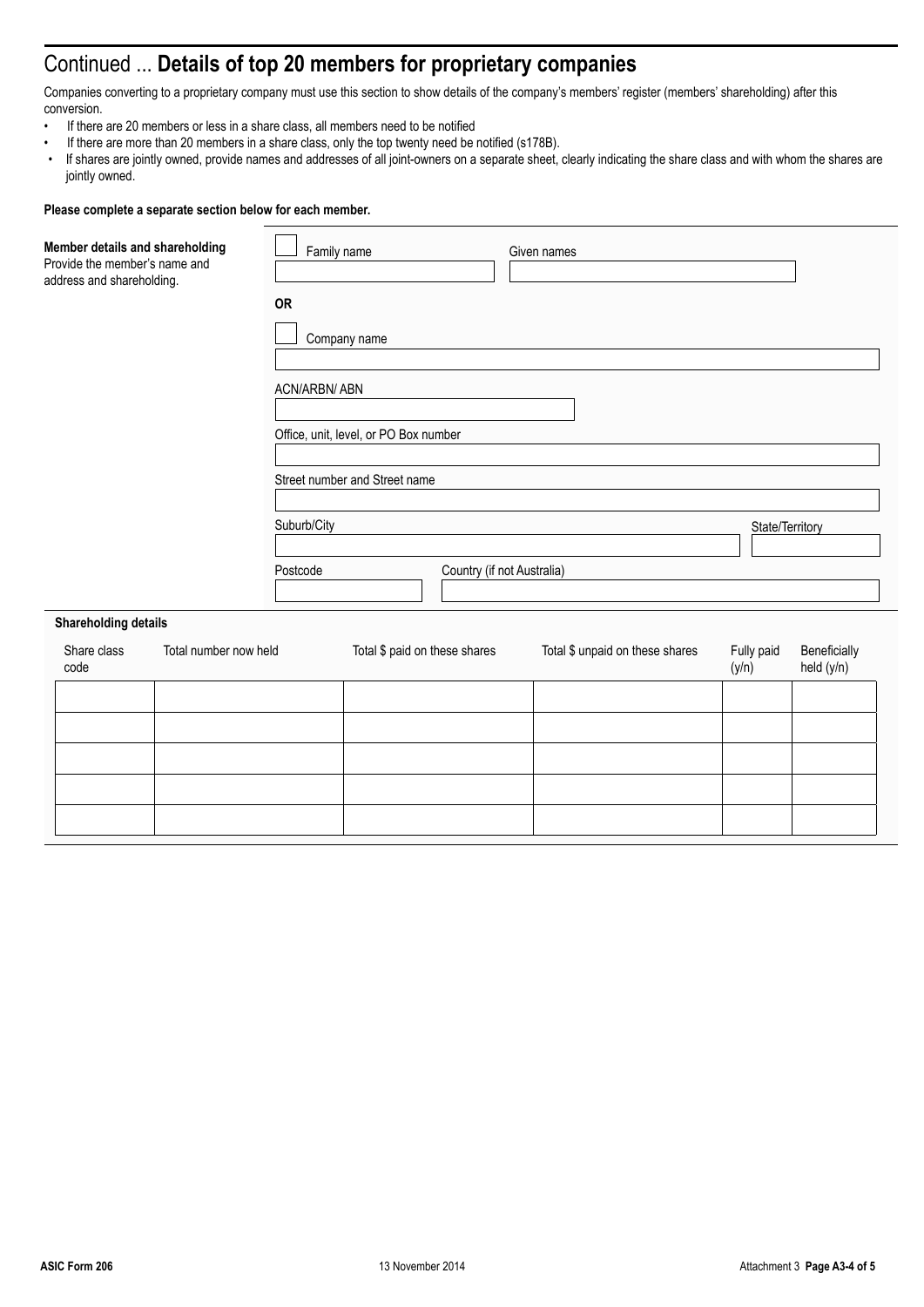## Continued ... **Details of top 20 members for proprietary companies**

Companies converting to a proprietary company must use this section to show details of the company's members' register (members' shareholding) after this conversion.

- If there are 20 members or less in a share class, all members need to be notified
- If there are more than 20 members in a share class, only the top twenty need be notified (s178B).<br>• If shares are jointly owned, provide names and addresses of all joint-owners on a separate sheet
- If shares are jointly owned, provide names and addresses of all joint-owners on a separate sheet, clearly indicating the share class and with whom the shares are jointly owned.

| Member details and shareholding<br>Provide the member's name and<br>address and shareholding. | <b>OR</b>               | Family name<br>Company name           |                            | Given names                     |                     |                            |
|-----------------------------------------------------------------------------------------------|-------------------------|---------------------------------------|----------------------------|---------------------------------|---------------------|----------------------------|
|                                                                                               | ACN/ARBN/ ABN           | Office, unit, level, or PO Box number |                            |                                 |                     |                            |
|                                                                                               |                         | Street number and Street name         |                            |                                 |                     |                            |
|                                                                                               | Suburb/City<br>Postcode |                                       | Country (if not Australia) |                                 | State/Territory     |                            |
| <b>Shareholding details</b>                                                                   |                         |                                       |                            |                                 |                     |                            |
| Total number now held<br>Share class<br>code                                                  |                         | Total \$ paid on these shares         |                            | Total \$ unpaid on these shares | Fully paid<br>(y/n) | Beneficially<br>held (y/n) |
|                                                                                               |                         |                                       |                            |                                 |                     |                            |
|                                                                                               |                         |                                       |                            |                                 |                     |                            |
|                                                                                               |                         |                                       |                            |                                 |                     |                            |
|                                                                                               |                         |                                       |                            |                                 |                     |                            |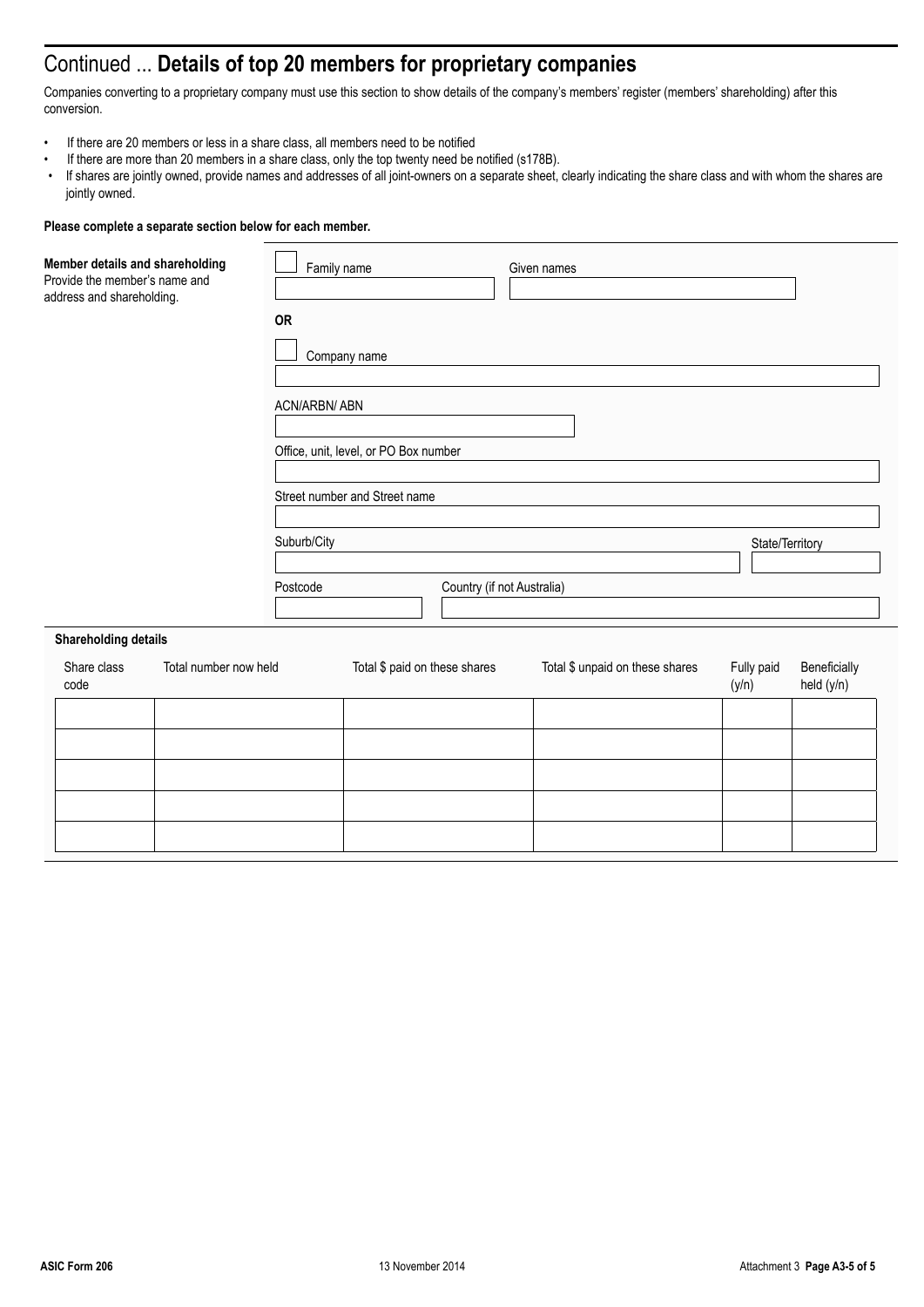# **Application for change of company type Attachment 4**

To be completed by:

a public company changing to a proprietary company.

### **Share structure table**

Details of shares issued by the company. Please show all details of the shares that the company will have on issue at the time of its conversion.

| Share<br>class code | Full title if not standard | Total number<br>issued | Total amount to<br>be paid on these<br>shares | Total amount to be<br>unpaid on these<br>shares |
|---------------------|----------------------------|------------------------|-----------------------------------------------|-------------------------------------------------|
|                     |                            |                        |                                               |                                                 |
|                     |                            |                        |                                               |                                                 |
|                     |                            |                        |                                               |                                                 |
|                     |                            |                        |                                               |                                                 |
|                     |                            |                        |                                               |                                                 |
|                     |                            |                        |                                               |                                                 |
|                     |                            |                        |                                               |                                                 |
|                     |                            |                        |                                               |                                                 |
|                     |                            |                        |                                               |                                                 |
|                     |                            |                        |                                               |                                                 |
|                     |                            |                        |                                               |                                                 |
|                     |                            |                        |                                               |                                                 |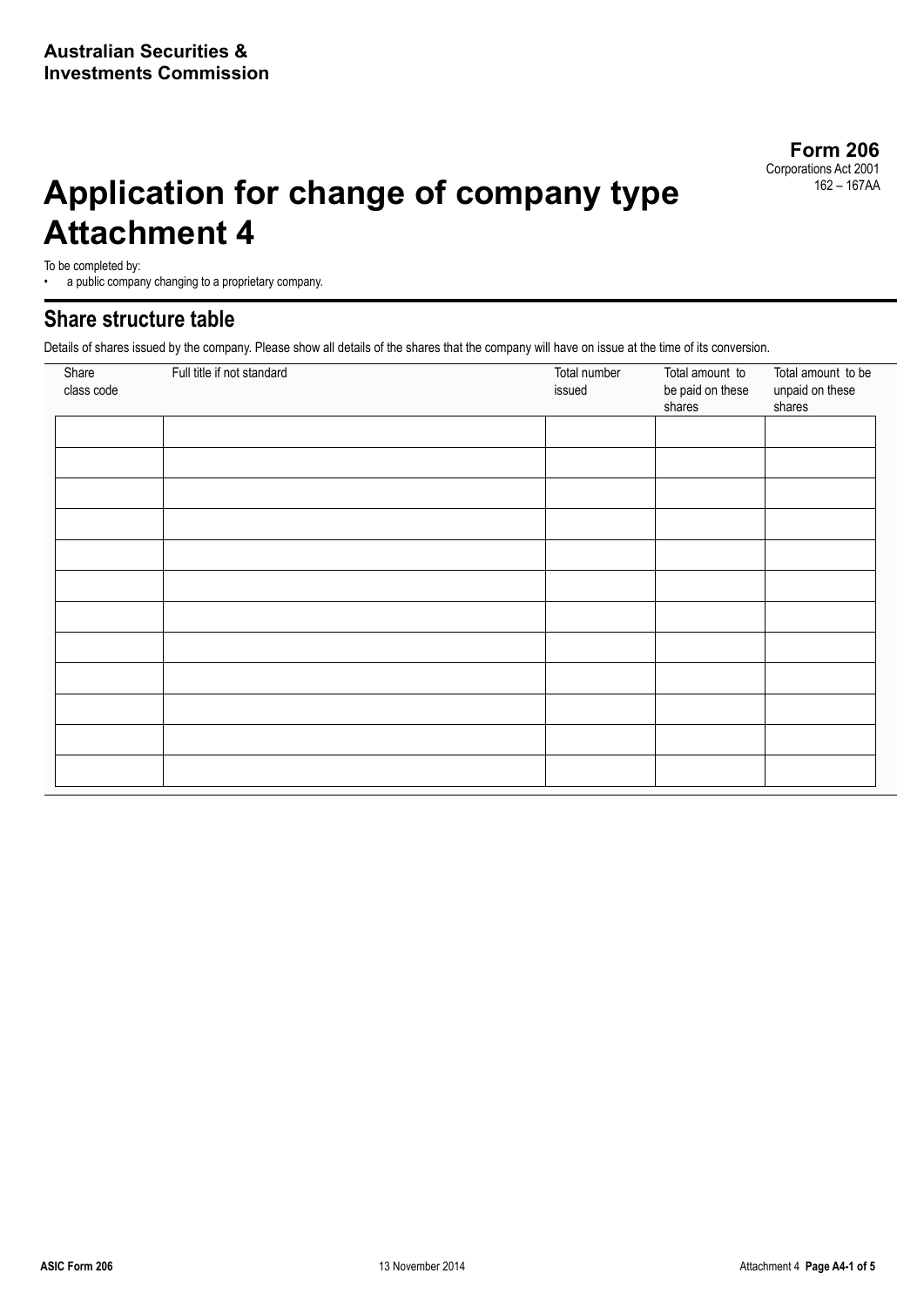# **Details of top 20 member**

Use this section to show details of the company's members' register (members' shareholding) after this conversion:

- If there are 20 members or less in a share class, all members need to be notified
- If there are more than 20 members in a share class, only the top twenty need be notified (s178B).
- If shares are jointly owned, provide names and addresses of all joint-owners on a separate sheet, clearly indicating the share class and with whom the shares are jointly owned.

| Member details and shareholding<br>Provide the member's name and<br>address and shareholding. | Family name<br><b>OR</b><br>ACN/ARBN/ ABN | Company name<br>Office, unit, level, or PO Box number | Given names                     |                     |                            |
|-----------------------------------------------------------------------------------------------|-------------------------------------------|-------------------------------------------------------|---------------------------------|---------------------|----------------------------|
|                                                                                               |                                           | Street number and Street name                         |                                 |                     |                            |
|                                                                                               | Suburb/City                               |                                                       |                                 | State/Territory     |                            |
|                                                                                               | Postcode                                  | Country (if not Australia)                            |                                 |                     |                            |
| <b>Shareholding details</b>                                                                   |                                           |                                                       |                                 |                     |                            |
| Share class<br>Total number now held<br>code                                                  |                                           | Total \$ paid on these shares                         | Total \$ unpaid on these shares | Fully paid<br>(y/n) | Beneficially<br>held (y/n) |
|                                                                                               |                                           |                                                       |                                 |                     |                            |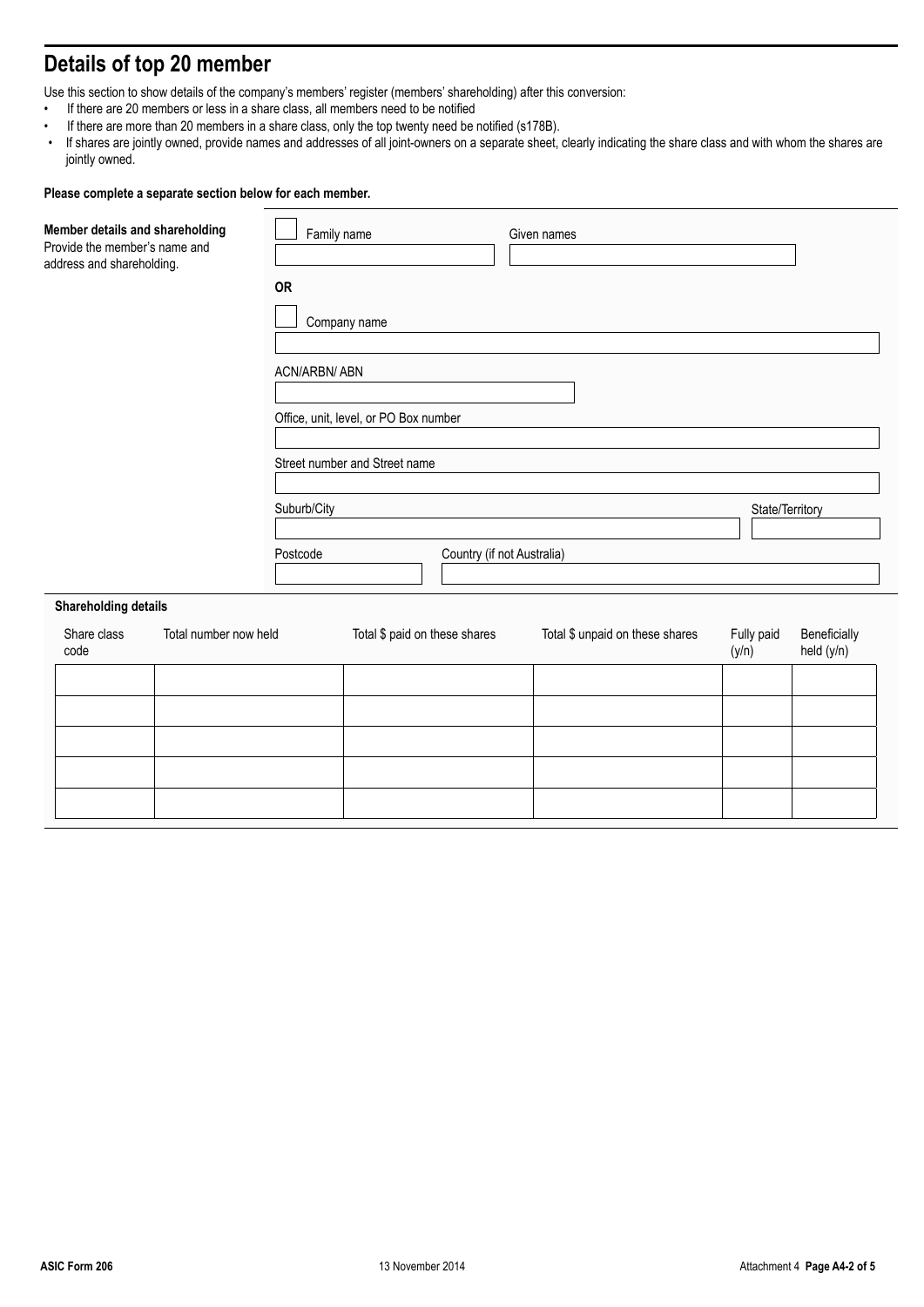# Continued ... **Details of another top 20 member**

Use this section to show details of the company's members' register (members' shareholding) after this conversion:

- If there are 20 members or less in a share class, all members need to be notified
- If there are more than 20 members in a share class, only the top twenty need be notified (s178B).
- If shares are jointly owned, provide names and addresses of all joint-owners on a separate sheet, clearly indicating the share class and with whom the shares are jointly owned.

| Member details and shareholding<br>Provide the member's name and<br>address and shareholding. |                       | Family name<br><b>OR</b><br><b>ACN/ARBN/ ABN</b> | Company name<br>Office, unit, level, or PO Box number | Given names                     |       |                 |                            |
|-----------------------------------------------------------------------------------------------|-----------------------|--------------------------------------------------|-------------------------------------------------------|---------------------------------|-------|-----------------|----------------------------|
|                                                                                               |                       |                                                  | Street number and Street name                         |                                 |       |                 |                            |
|                                                                                               |                       | Suburb/City                                      |                                                       |                                 |       | State/Territory |                            |
|                                                                                               |                       | Postcode                                         |                                                       | Country (if not Australia)      |       |                 |                            |
| <b>Shareholding details</b>                                                                   |                       |                                                  |                                                       |                                 |       |                 |                            |
| Share class<br>code                                                                           | Total number now held |                                                  | Total \$ paid on these shares                         | Total \$ unpaid on these shares | (y/n) | Fully paid      | Beneficially<br>held (y/n) |
|                                                                                               |                       |                                                  |                                                       |                                 |       |                 |                            |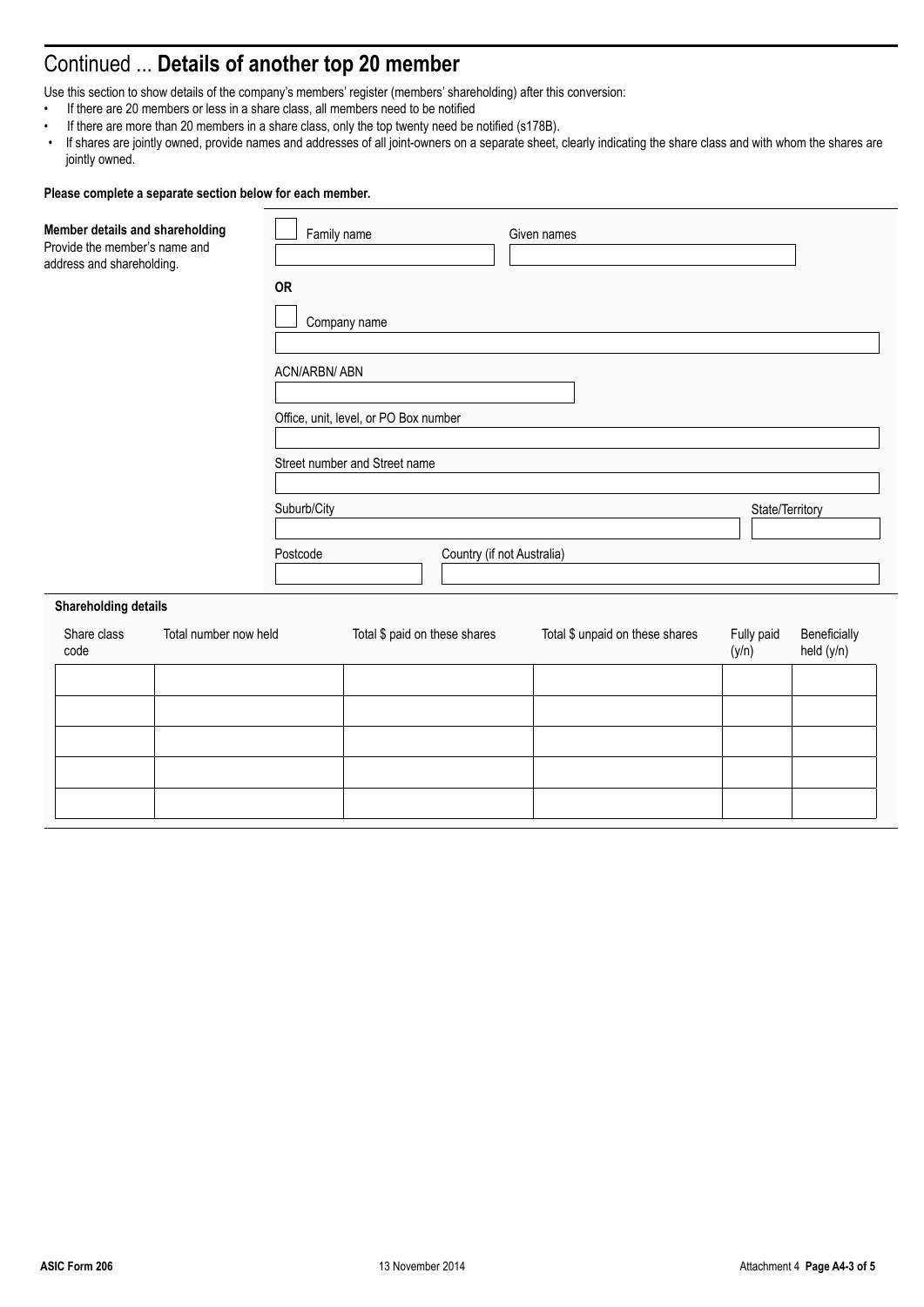# Continued ... **Details of another top 20 member**

Use this section to show details of the company's members' register (members' shareholding) after this conversion:

- If there are 20 members or less in a share class, all members need to be notified
- If there are more than 20 members in a share class, only the top twenty need be notified (s178B).
- If shares are jointly owned, provide names and addresses of all joint-owners on a separate sheet, clearly indicating the share class and with whom the shares are jointly owned.

| Member details and shareholding<br>Provide the member's name and<br>address and shareholding. |                       | Family name<br><b>OR</b><br>ACN/ARBN/ ABN | Company name<br>Office, unit, level, or PO Box number |                            | Given names                     |                     |                            |
|-----------------------------------------------------------------------------------------------|-----------------------|-------------------------------------------|-------------------------------------------------------|----------------------------|---------------------------------|---------------------|----------------------------|
|                                                                                               |                       |                                           | Street number and Street name                         |                            |                                 |                     |                            |
|                                                                                               |                       | Suburb/City                               |                                                       |                            |                                 | State/Territory     |                            |
|                                                                                               |                       | Postcode                                  |                                                       | Country (if not Australia) |                                 |                     |                            |
| <b>Shareholding details</b>                                                                   |                       |                                           |                                                       |                            |                                 |                     |                            |
| Share class<br>code                                                                           | Total number now held |                                           | Total \$ paid on these shares                         |                            | Total \$ unpaid on these shares | Fully paid<br>(y/n) | Beneficially<br>held (y/n) |
|                                                                                               |                       |                                           |                                                       |                            |                                 |                     |                            |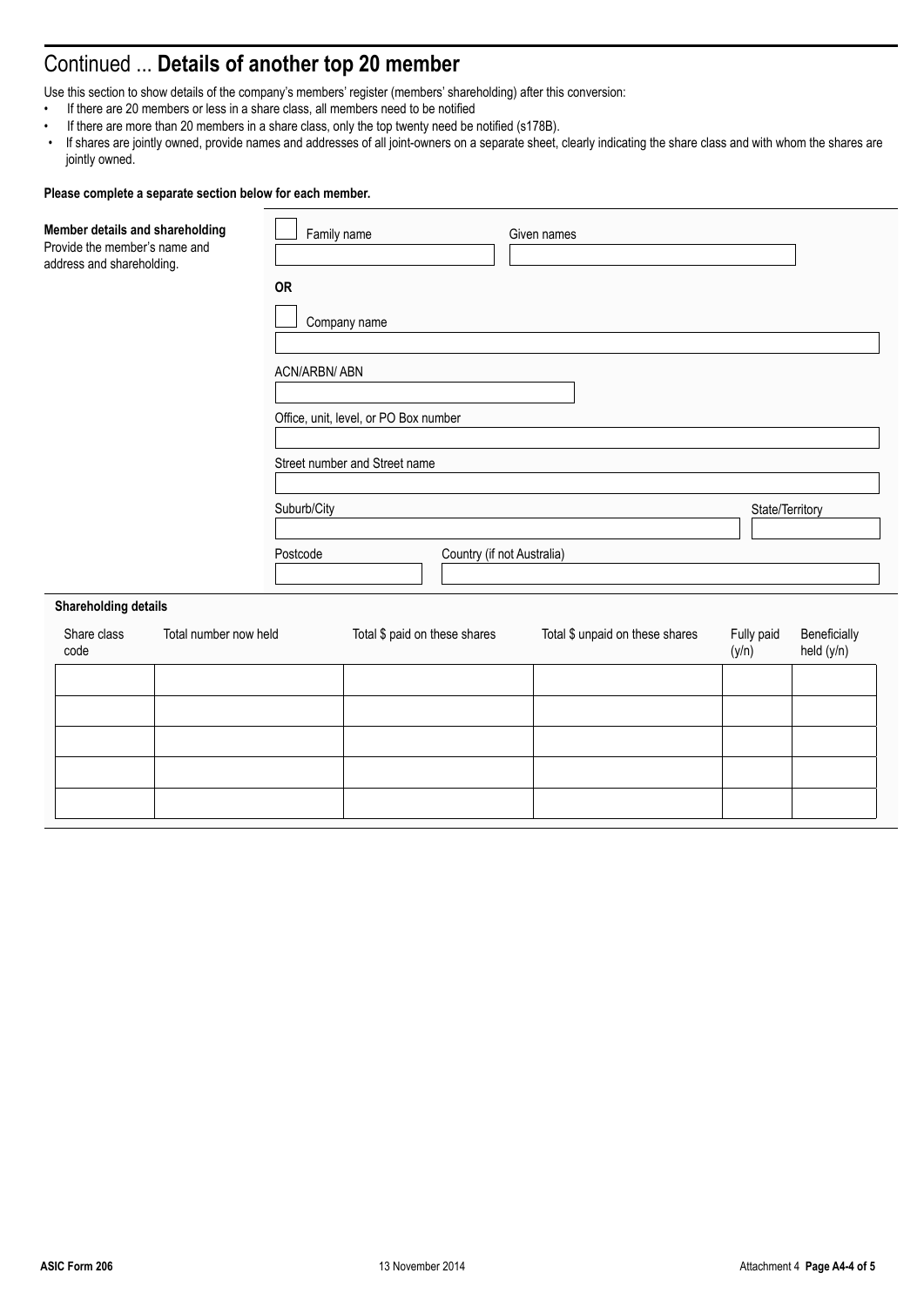# Continued ... **Details of another top 20 member**

Use this section to show details of the company's members' register (members' shareholding) after this conversion:

- If there are 20 members or less in a share class, all members need to be notified
- If there are more than 20 members in a share class, only the top twenty need be notified (s178B).
- If shares are jointly owned, provide names and addresses of all joint-owners on a separate sheet, clearly indicating the share class and with whom the shares are jointly owned.

| Member details and shareholding<br>Provide the member's name and<br>address and shareholding. |                       | Family name<br><b>OR</b><br>ACN/ARBN/ ABN | Company name<br>Office, unit, level, or PO Box number | Given names                     |                     |                            |
|-----------------------------------------------------------------------------------------------|-----------------------|-------------------------------------------|-------------------------------------------------------|---------------------------------|---------------------|----------------------------|
|                                                                                               |                       | Suburb/City                               | Street number and Street name                         |                                 | State/Territory     |                            |
|                                                                                               |                       | Postcode                                  | Country (if not Australia)                            |                                 |                     |                            |
| <b>Shareholding details</b>                                                                   |                       |                                           |                                                       |                                 |                     |                            |
| Share class<br>code                                                                           | Total number now held |                                           | Total \$ paid on these shares                         | Total \$ unpaid on these shares | Fully paid<br>(y/n) | Beneficially<br>held (y/n) |
|                                                                                               |                       |                                           |                                                       |                                 |                     |                            |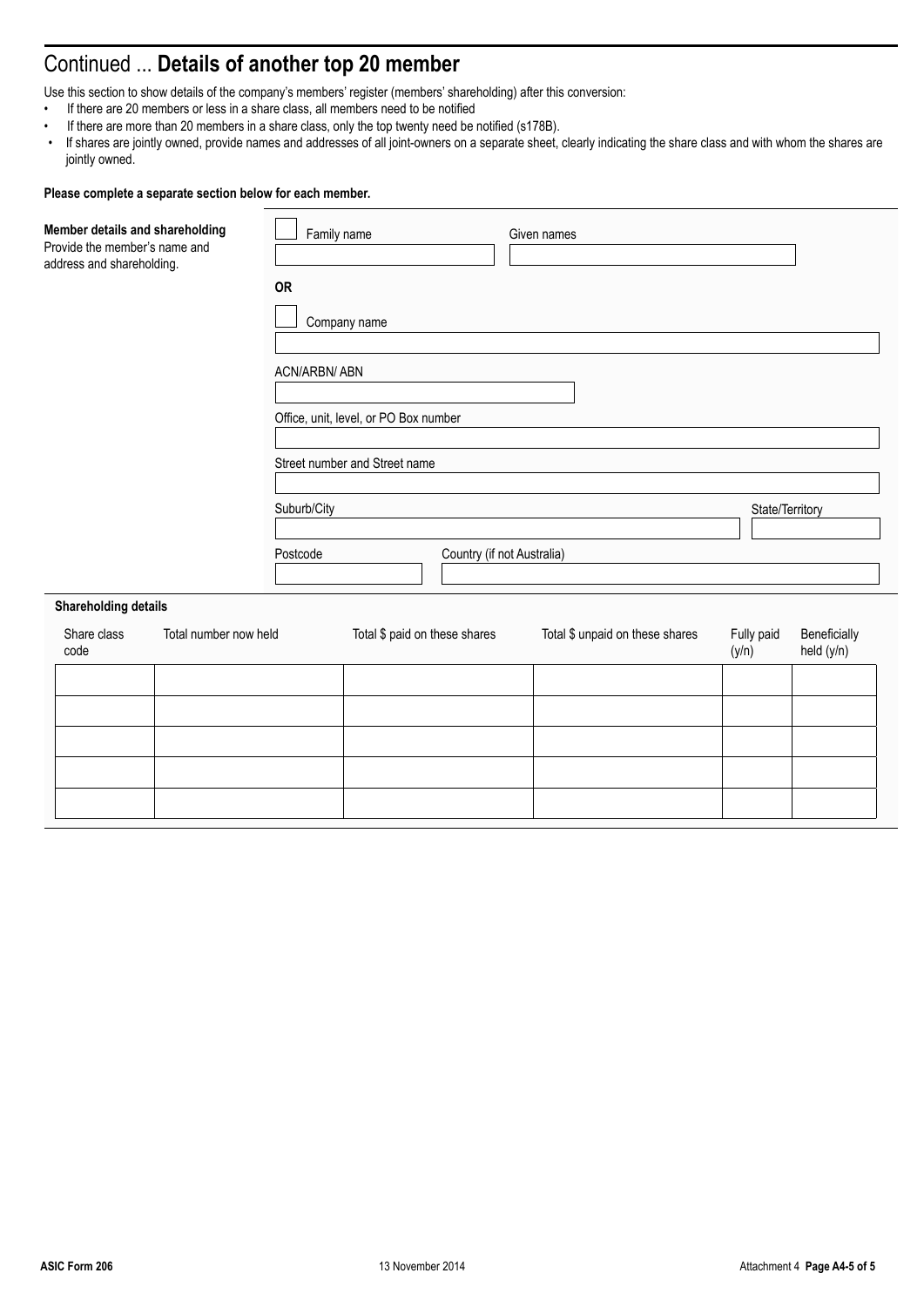# **Application for change of company type Attachment 5**

To be completed by:

• a company limited by shares that is a mining company changing to a no liability company.

### **Declaration**

The company, being a mining company, has resolved to change its status from a company limited by shares to a no liability company and states that:

- 1. The company's constitution states that its sole objects are mining purposes; and
- 2. Under the constitution, the company has no contractual right to recover calls made on its shares from a shareholder who fails to pay them; and
- 3. All the company's listed shares are fully paid up.

#### **Signature**

This form must be signed by a current officeholder of the company.

| I certify that the information provided in this Attachment 5 is true and complete. |
|------------------------------------------------------------------------------------|
| Name                                                                               |
|                                                                                    |
| Capacity                                                                           |
| Director                                                                           |
| Company secretary                                                                  |
| Signature                                                                          |
|                                                                                    |
| Date signed<br>D1<br>[D<br>$\overline{M}$<br>M <sub>1</sub><br>ΓY<br>Y1            |